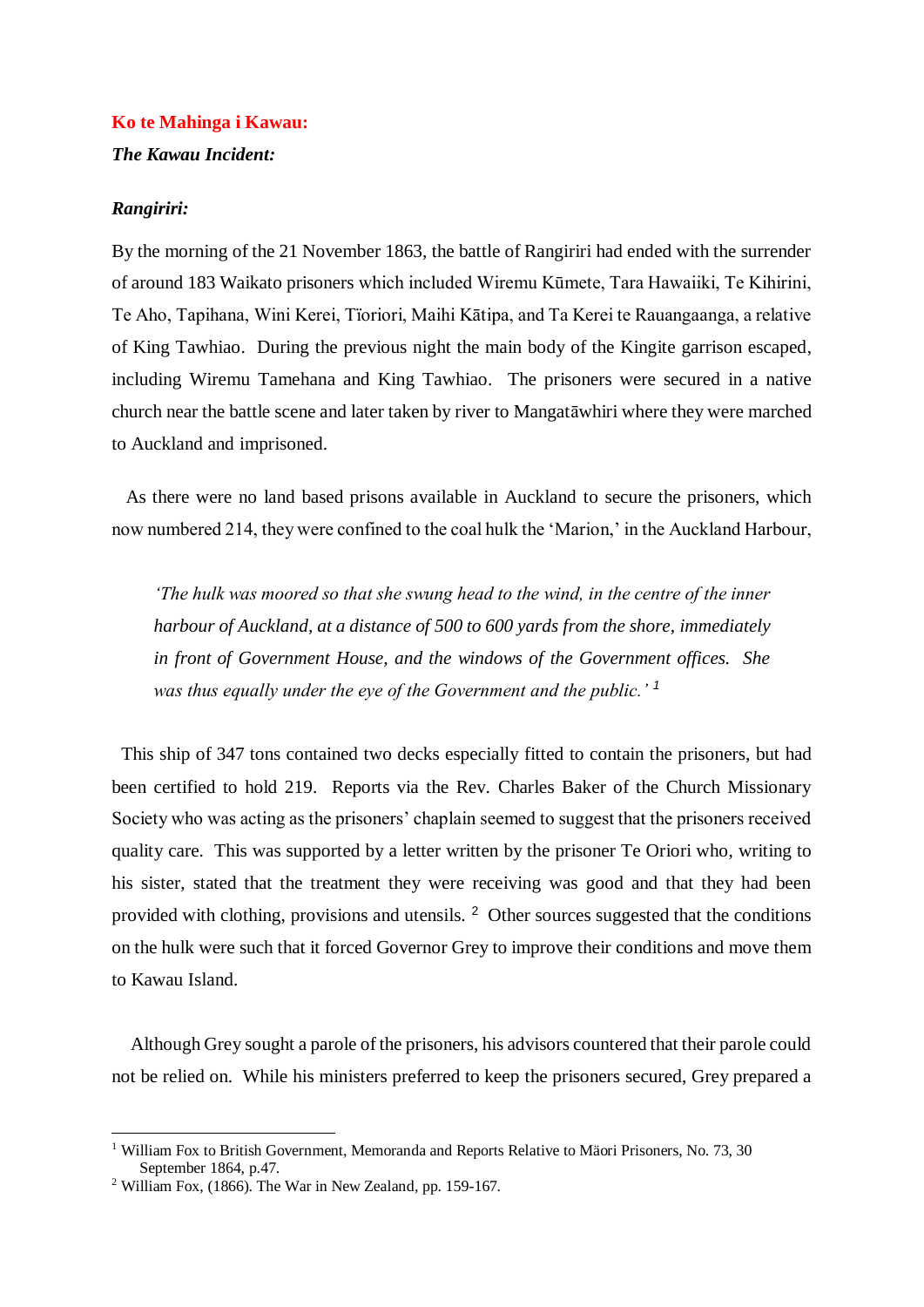proposal to have the prisoners paroled to his island at Kawau, north of Auckland. Considered an ideal location as the island had no inhabitants other than the Governor's servants and was surrounded by water it would make escape near impossible without boats. As a consequence of Grey's persistence the prison hulk was towed to Kawau Island on the 2 August 1864. Governor Grey was to spend some considerable time on the island seeing to the prisoners welfare and work efforts. As the island appeared secure from escape, the prisoners were supervised by only a handful of guards.

### *Ka Puta ngä Toa:*

#### *The Escape:*

1

Early on the morning of the 11 September 1864 the settlers of Auckland found to their consternation that the majority of the prisoners had escaped from the island. Rāhui Te Kiri of Ngäti Manuhiri, the daughter of Te Kiri Patuparāoa, informed a Mr. Henry Brown that it was her father Te Kiri who arranged the escape. Te Kiri Patuparāoa had sent word to the prisoners that when the weather was right he would light signal fires on the mainland below the Matakana Heads, and send whale boats to uplift the prisoners. <sup>3</sup> On effecting their escape the prisoners landed at Waikauri near Matakana and made for Tamaahua the nearest high point, to construct a fighting pä. At the time the media supplied a lot of detail about the escapees and their pä at Tamahunga. The prisoners appear to have been well armed, the arms having probably been provided by the chief Te Kiri Patuparāoa. 4

 The Pä site was situated about four miles from Ōmaha Bay and situated on the highest point of that mountain range. The Herald at the time supplied the details of the fortifications,

*'To take it by storm would be attende… with a large sacrifice of life, the ascent is steep and rugged, and the pah itself is built with a double palisading and covers about half an acre of land. The uprights of the inner palisading are placed at intervals of three inches apart, and within them, round the whole pah, are lines of rifle pits – the outer palisading reaching only to within about fifteen inches from the ground. The men in the rifle pits can fire through the inner palisading and* 

<sup>3</sup> Henry Brown cited in Brett & Hook (1979). The Albertlanders, p. 178.

<sup>4</sup> According to James Cowan's sources the Waikato believed that the Government were going to return them to the hulk and sink it in the Hauraki Gulf. Refer James Cowan (1983). The New Zealand Wars, vol. 1. pp. 334-335.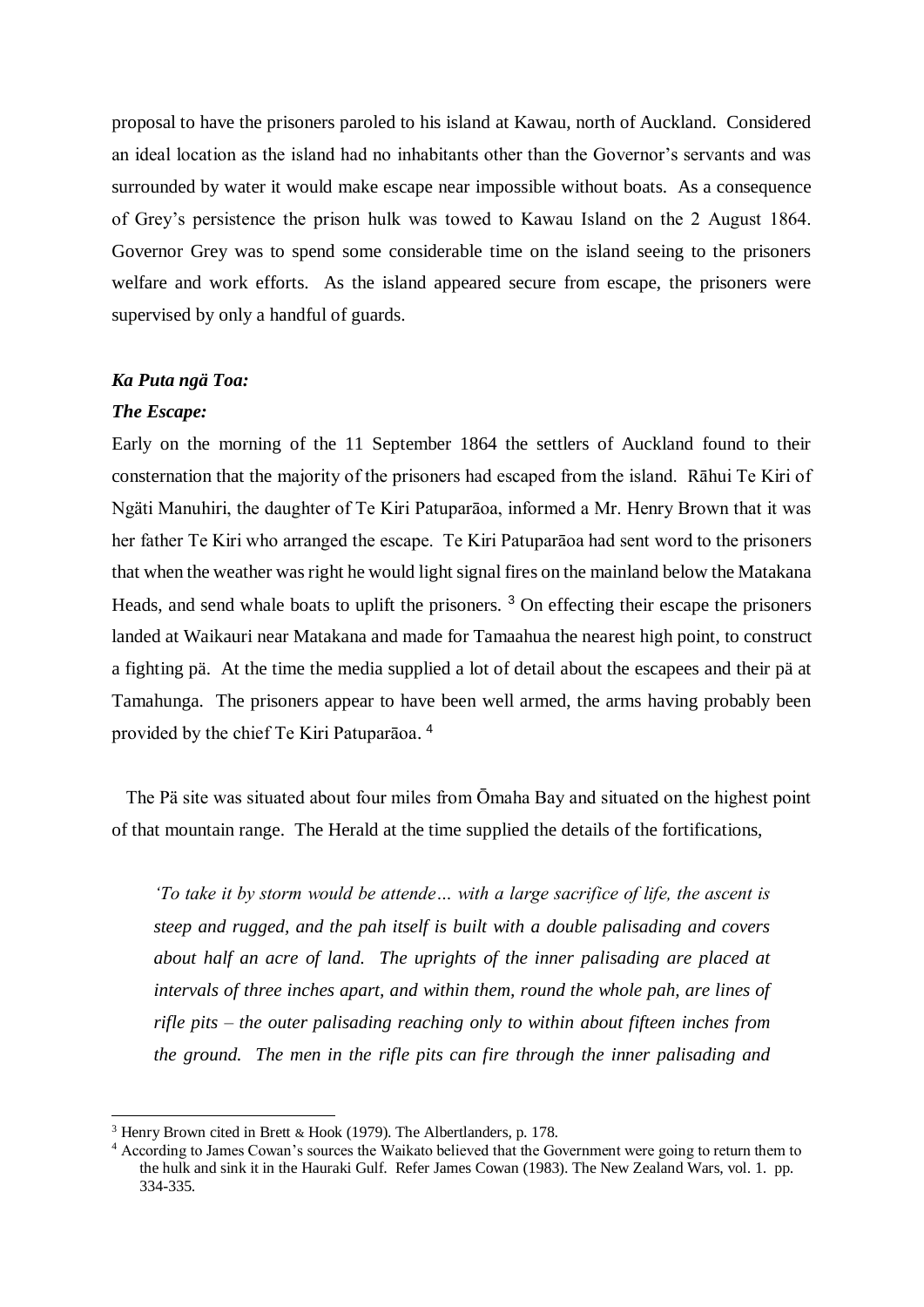*under the bottom of the outer ones at an attacking party. The palisading is constructed with great strength and solidity.' <sup>5</sup>* 

 According to Cowan, the pā was situated on a narrow ridge on Tamaahua, which had a commanding view over the flats towards the coast and out into the Hauraki Gulf. The Waikato had built a number of nïkau huts and the site was partly fenced with ditches, which were about 150 yards in length and 15 to 20 yards in width. The site was surrounded by precipices with only a narrow spur giving access to the site.<sup>6</sup>

 From media sources of the time the settlers were in an extreme state of fear, which caused Grey to come under some criticism for his part in the affair. On the 8 October 1864 the Herald wrote the following,

*'We regret to have to announce that the news from the neighborhood of the rebel pah at Ōmaha is of a very exciting and disastrous character, and again we urge upon Sir George Grey, before it is too late, to retrieve, as far as possible, his unhappy blunderin allowing the these prisoners to escape into the hitherto peaceful district, by taking decisive measures before the dissatisfaction spreads generally throughout the north.' <sup>7</sup>*

 As a result Grey visited the Ngäti Manuhiri chief Te Kiri Patuparāoa at his pä and asked him if he knew anything about the escape. When Te Kiri replied that he knew where the prisoners were, Grey counted that he would hold him responsible if any harm came to the settlers. Te Kiri replied that he would accept responsibility if the Governor would supply the prisoners with food. It appears that the Governor accepted the condition and food was provided to the chief who passed it on to the Waikato. <sup>8</sup> With the non-appearance of any Colonial force to take them back into custody a party of Waikato warriors went to the Kaipara Maori at Puatahi to solicit their assistance in starting a second battle front in that area. While they were welcomed, their request was turned down, although a number of Puatahi warriors are said to have joined the Waikato.

1

<sup>5</sup> NZH, 8 October 1864.

<sup>&</sup>lt;sup>6</sup> James Cowan. (1983). The New Zealand Wars, A History of the Campaigns and the Pioneering Period, vol. 1. 1845-1864, pp. 334-335.

<sup>7</sup> NZH, 8 October 1864.

<sup>8</sup> H. Brett & Henry Hook. (1979). The Albertlanders, p. 178.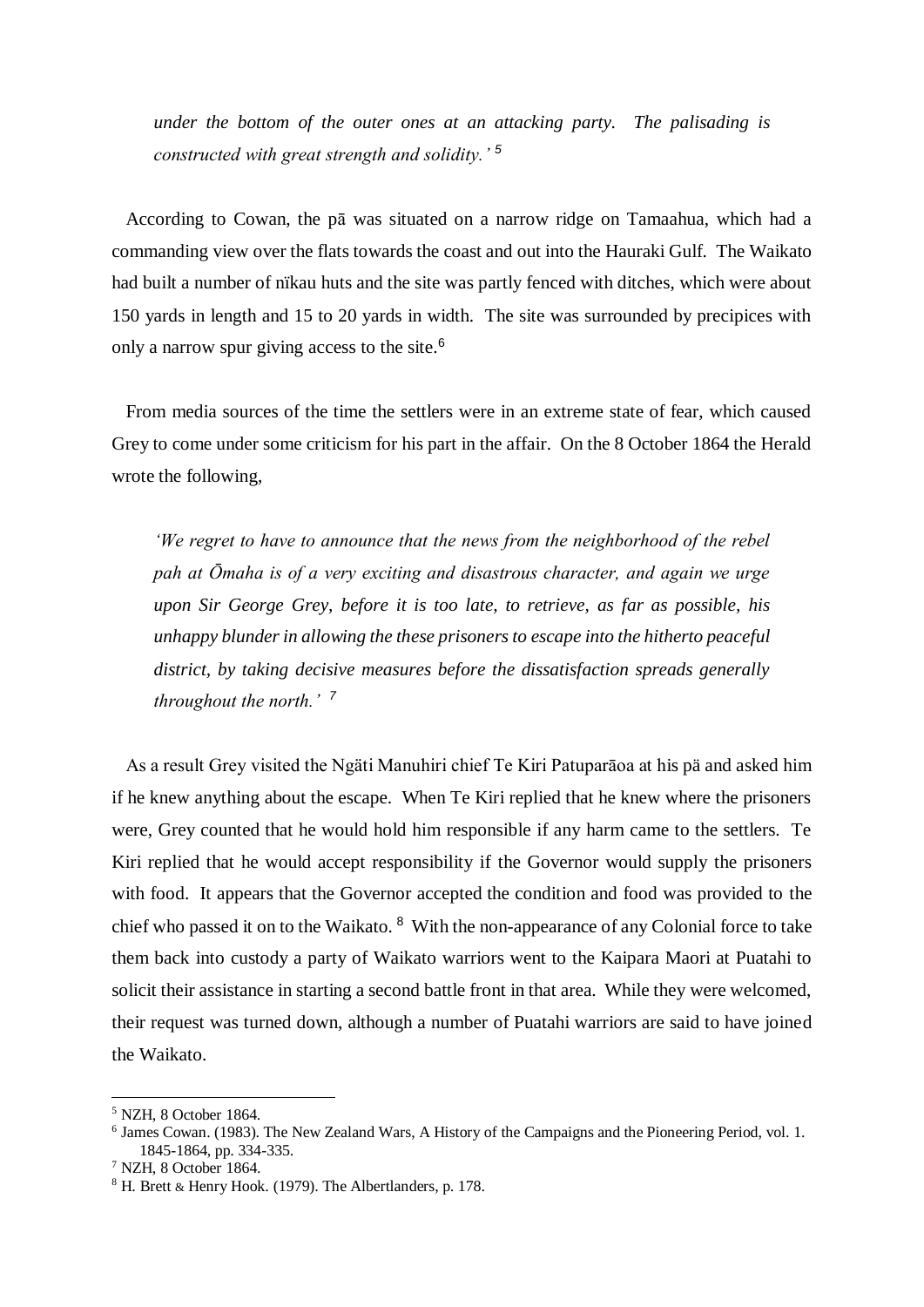Blame for the escape now rested with a number of suspects other than the Ngäti Manuhiri chief Te Kiri Patuparāoa. In William Fox's report to the British Government, Tapihana Tiriwā, a Kāwhia chief, informed Governor Grey that he had planned the escape. <sup>9</sup> James Cowan's sources suggested that Tapihana had the assistance of Wi Karamoa, and Wiremu Te Whitiora of Waikato.<sup>10</sup> The superintendent of Kawau Island furnished a report to the Native Secretary in Auckland to the effect that the escapees had been accompanied to Tamahunga by the chief Tauwhitu of Ngä Puhi. <sup>11</sup>

 Te Hemara Tauhia of Ngäti Rongo also seems to have been blamed for the escape, an accusation, which he strenuously denied in his communication with Mr. Fox.<sup>12</sup> It appears that the Government was unable to lay the blame on any one individual, but it is possible that all of the above named had a hand in the escape, Te Kiri Patuparāoa because of his close ties with Tainui, Tauwhitu because Ngä Puhi were supplying the Waikato with provisions, and the Tainui chiefs because it was their people.

By the 28 December 1864 the situation relating to the escaped prisoners had not been resolved, although a number of the prisoners had surrendered to the Government after a meeting arranged by Te Hemara Tauhia at Pühoi. <sup>13</sup> The Waikato were still at large, and with their numbers being boosted by some local Mäori, there was some considerable consternation amongst the settlers. Meiklejohn a settler of Matakana had his house and provisions sacked, but it appears that this was in retaliation to him destroying the pä at Tamahunga while Waikato were absent. <sup>14</sup> Other settlers in the area also reported their homes and provisions being ransacked, some at gunpoint.

 The escapees failed to incite local Mäori into rebellion at their meeting with the Puatahi people and this caused their return to Waikato According to Henry Brown, the Waikato got tired of their sanctuary at Tamahunga and when no attempt was made by the Government to

1

<sup>&</sup>lt;sup>9</sup> William Fox to British Government, Memoranda and Reports Relative to Mäori Prisoners, No. 73, 30 September 1864, p.50.

<sup>10</sup> Cowan, Mäori Wars, p. 334.

 $11$  T. White to the Native Secretary, Reports of Mr. White and Mr. Searancke of the events subsequent to the escape of the Prisoners from Kawau, App. G, 16 September 1864, pp. 56-59.

<sup>&</sup>lt;sup>12</sup> E. Puckey, 9 November 1864, encl. to no. 71, Memoranda and Reports Relative to Mäori Prisoners, p. 97.

<sup>&</sup>lt;sup>13</sup> Daily Southern Cross, 18 November 1864. It appears that Grey attended this meeting, but remained on board the 'Falcon' while his representatives Fox and White spoke to the Waikato on the beach at Pühoi.

<sup>14</sup> NZH, 28 December 1864.